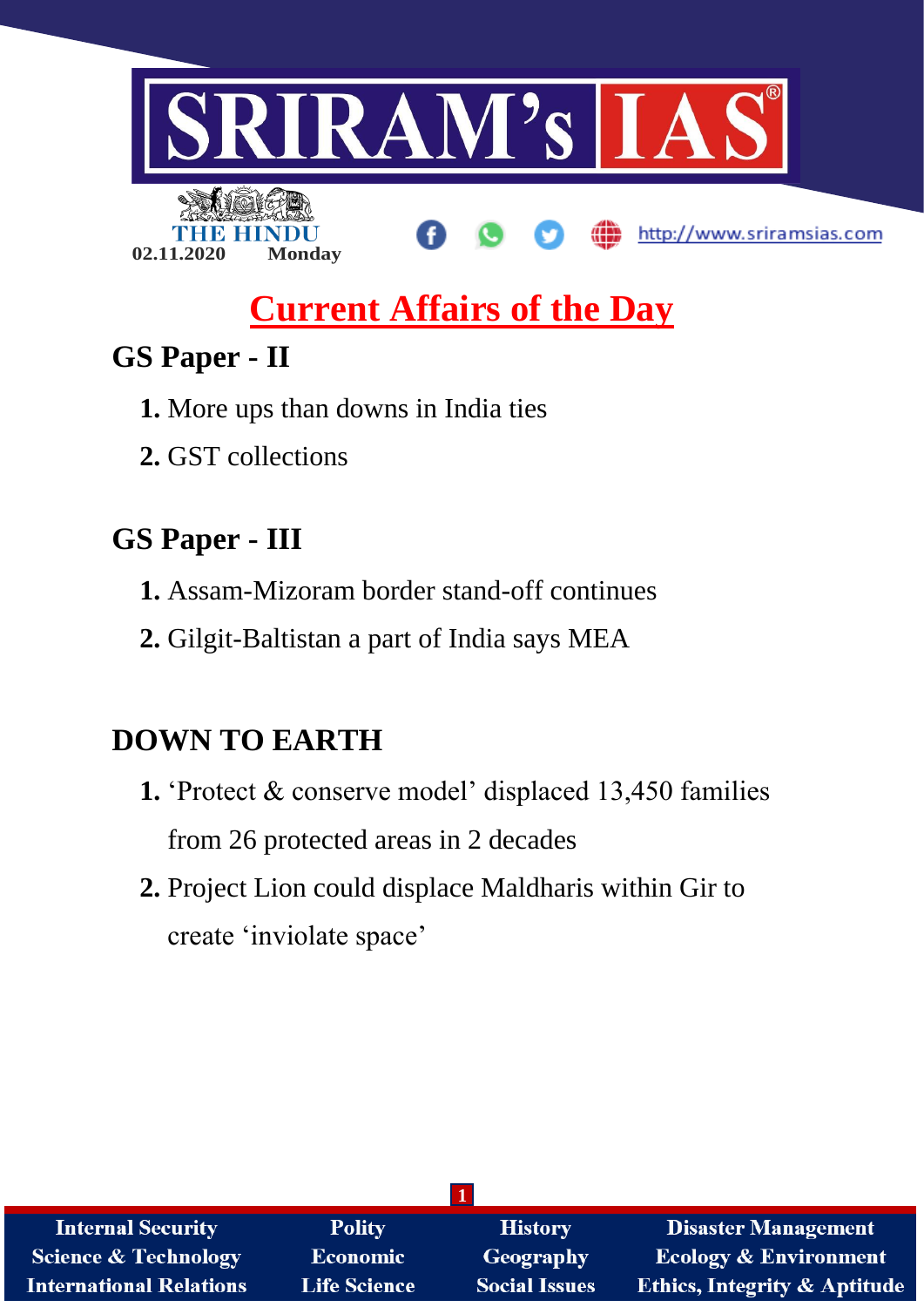

# **More ups than downs in India ties**

**GS II: Bilateral, Regional and Global Groupings and Agreements involving India and/or affecting India's interests.**

**02.11.2020 Monday**

**Context:** President Donald Trump has ended his first term in office with a big push for ties with India, sending his Secretary of State Mike Pompeo for 2+2 talks just one week before the election.



#### **Uneasy Start**

- 1. Within a few months after the election in 2017, Mr Trump delivered a few blows to India's expectations from the U.S., including a decision on visa restrictions, a hard-hitting speech on India as the "tariff king", and clubbing India and China both on trade and on receiving an unfair advantage on climate change.
- 2. However, the invitation to PM Modi to the White House in June 2017 turned things around, and Mr Trump's South Asia policy, and the U.S.'s decision to revive the Quad and rename its Pacific Command as the 'Indo-Pacific' Command set into motion a more positive foreign policy framework for India.

#### **China and Pakistan**

- 1. More importantly, given the 2017 Doklam conflict with China and continuing cross-border attacks by groups from Pakistan, Mr Trump's policy towards both India's biggest headaches became the U.S.'s most important foreign policy shift.
- 2. One big marker was when on January 1, 2018, Mr Trump tweeted that the U.S. would end aid to Pakistan that had given the U.S. "nothing but lies and deceit" and "safe haven to terrorists".
- 3. Subsequently, the U.S. suspended its military assistance payments, military sales and led the way on Pakistan's grey-listing at the Financial Action Task

| <b>Internal Security</b>       | <b>Polity</b>       | <b>History</b>       | <b>Disaster Management</b>              |  |  |
|--------------------------------|---------------------|----------------------|-----------------------------------------|--|--|
| Science & Technology           | <b>Economic</b>     | Geography            | <b>Ecology &amp; Environment</b>        |  |  |
| <b>International Relations</b> | <b>Life Science</b> | <b>Social Issues</b> | <b>Ethics, Integrity &amp; Aptitude</b> |  |  |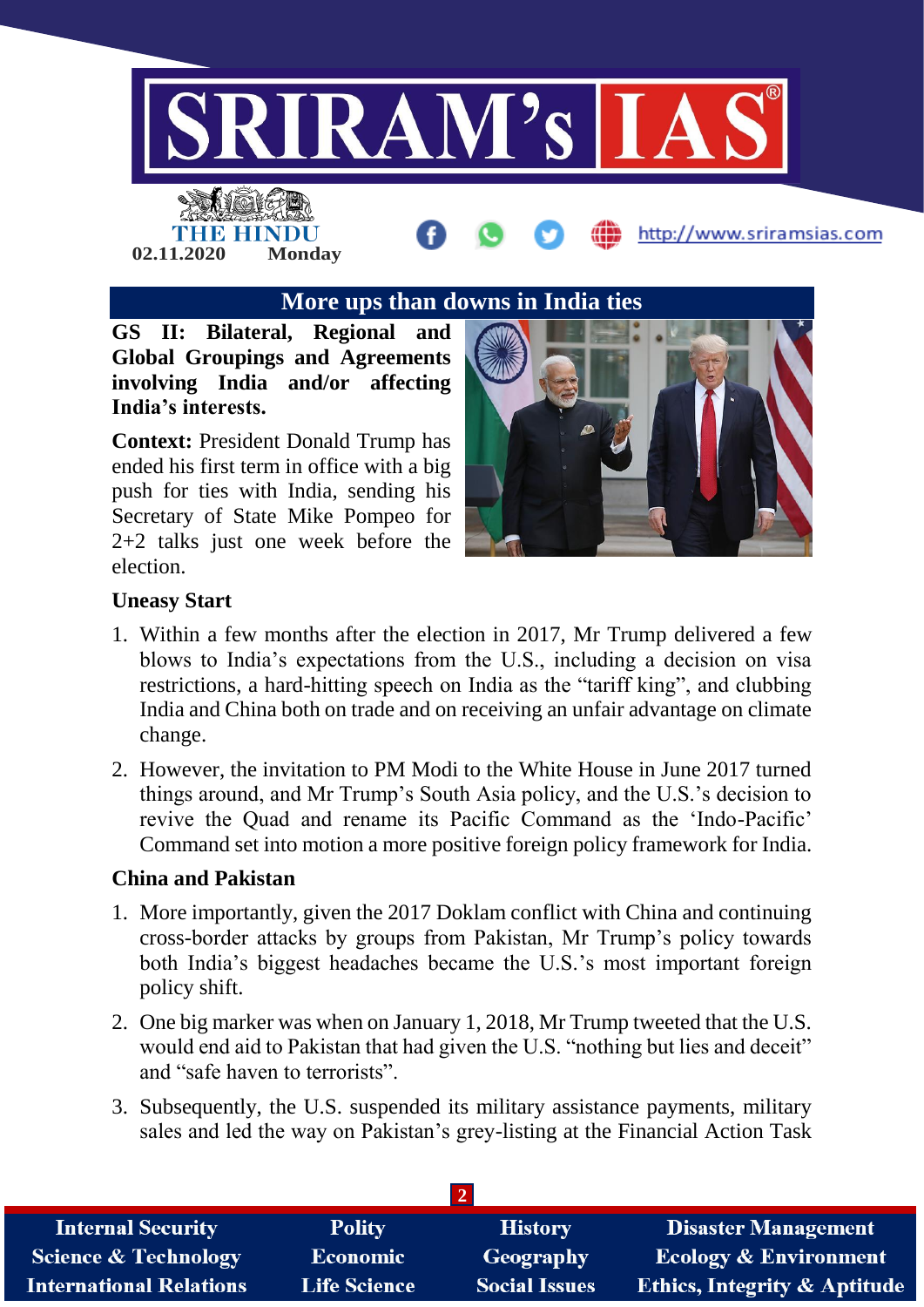

Force (FATF) to designate more terrorists at the UN Security Council, including those that targeted India.

4. On China too, after two years of reaching out to Xi Jinping, Mr Trump made a turnaround, and the U.S. offered India moral and military support to counter Chinese aggression, led its own attack on China's Belt and Road Initiative and its 5G telecom push and vowed a counter to China's loans to countries in the Indo-Pacific region.

#### **Setbacks**

- 1. Regardless of the positives, several Trump decisions have come as a shock to the Modi government. His decision to forge talks with the Taliban, in concert with concessions to Pakistan in Afghanistan, has run counter to his administration's other promises.
- 2. USA withdrew India's Generalized System of Preferences (GSP) status for exporters.

# **GST inflows cross ₹1 lakh cr. in October**

**GS II: Functions and Responsibilities of the Union and the States, Issues and Challenges Pertaining to the Federal Structure**

**News:** Revenues from the Goods and Services Tax surpassed ₹1.05 lakh crore in October, up 10% from a year ago, and the highest recorded since February 2020.



# **Highlights:**

1. The government cited the GST inflows that crossed the  $\overline{z}1$  lakh crore mark for the first time in this financial year as a 'clear' sign of a recovery in the economy after its 23.9% contraction in the first quarter of this year.

| <b>Internal Security</b>        | <b>Polity</b>       | <b>History</b>       | <b>Disaster Management</b>              |  |  |
|---------------------------------|---------------------|----------------------|-----------------------------------------|--|--|
| <b>Science &amp; Technology</b> | <b>Economic</b>     | Geography            | <b>Ecology &amp; Environment</b>        |  |  |
| <b>International Relations</b>  | <b>Life Science</b> | <b>Social Issues</b> | <b>Ethics, Integrity &amp; Aptitude</b> |  |  |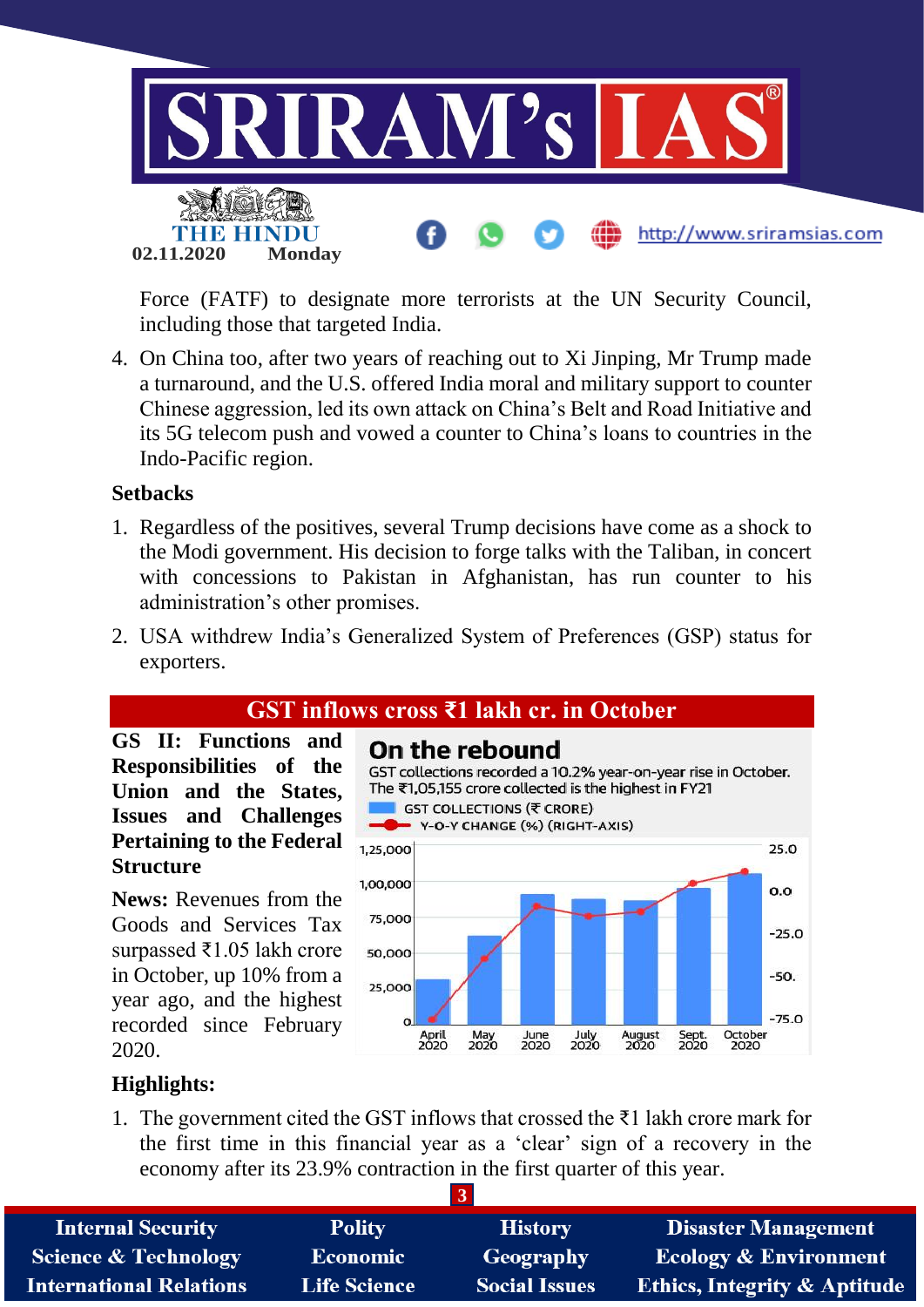

- 2. Tax experts said the expected shortfall in GST compensation for the States could be lower than the current estimate of  $\overline{22.35}$  lakh crore if this revenue momentum is maintained through the rest of 2020-21.
- 3. As per data released by the Finance Ministry on Sunday, the gross GST revenue collected in October was  $\bar{x}1,05,155$  crore, 10.25% higher than a year ago, and 10.1% more than the indirect tax revenue garnered in the month of September.

# **Assam-Mizoram border stand-off continues**

# **GS III: Security Challenges and Their Management in Border Areas**

The Assam-Mizoram border row continued for the fifth consecutive day on Sunday with the authorities of both States failing to make local groups in southern Assam lift the indefinite economic blockade.



# **Background:**

- 1. In the Northeast's complex boundary equations, showdowns between Assam and Mizoram residents are less frequent than they are between, say, Assam and Nagaland residents.
- 2. Nevertheless, the boundary between present-day Assam and Mizoram, 165 km long today, dates back to the colonial era, when Mizoram was known as Lushai Hills, a district of Assam.
- 3. The dispute stems from a notification of 1875 that differentiated Lushai Hills from the plains of Cachar, and another of 1933 that demarcates a boundary between Lushai Hills and Manipur.
- 4. Mizoram believes the boundary should be demarcated on the basis of the 1875 notification, which is derived from the Bengal Eastern Frontier Regulation (BEFR) Act, 1873. Mizo leaders have argued in the past against the demarcation notified in 1933 because Mizo society was not consulted. The

| <b>Internal Security</b>        | <b>Polity</b>       | <b>History</b>       | <b>Disaster Management</b>              |
|---------------------------------|---------------------|----------------------|-----------------------------------------|
| <b>Science &amp; Technology</b> | <b>Economic</b>     | Geography            | <b>Ecology &amp; Environment</b>        |
| <b>International Relations</b>  | <b>Life Science</b> | <b>Social Issues</b> | <b>Ethics, Integrity &amp; Aptitude</b> |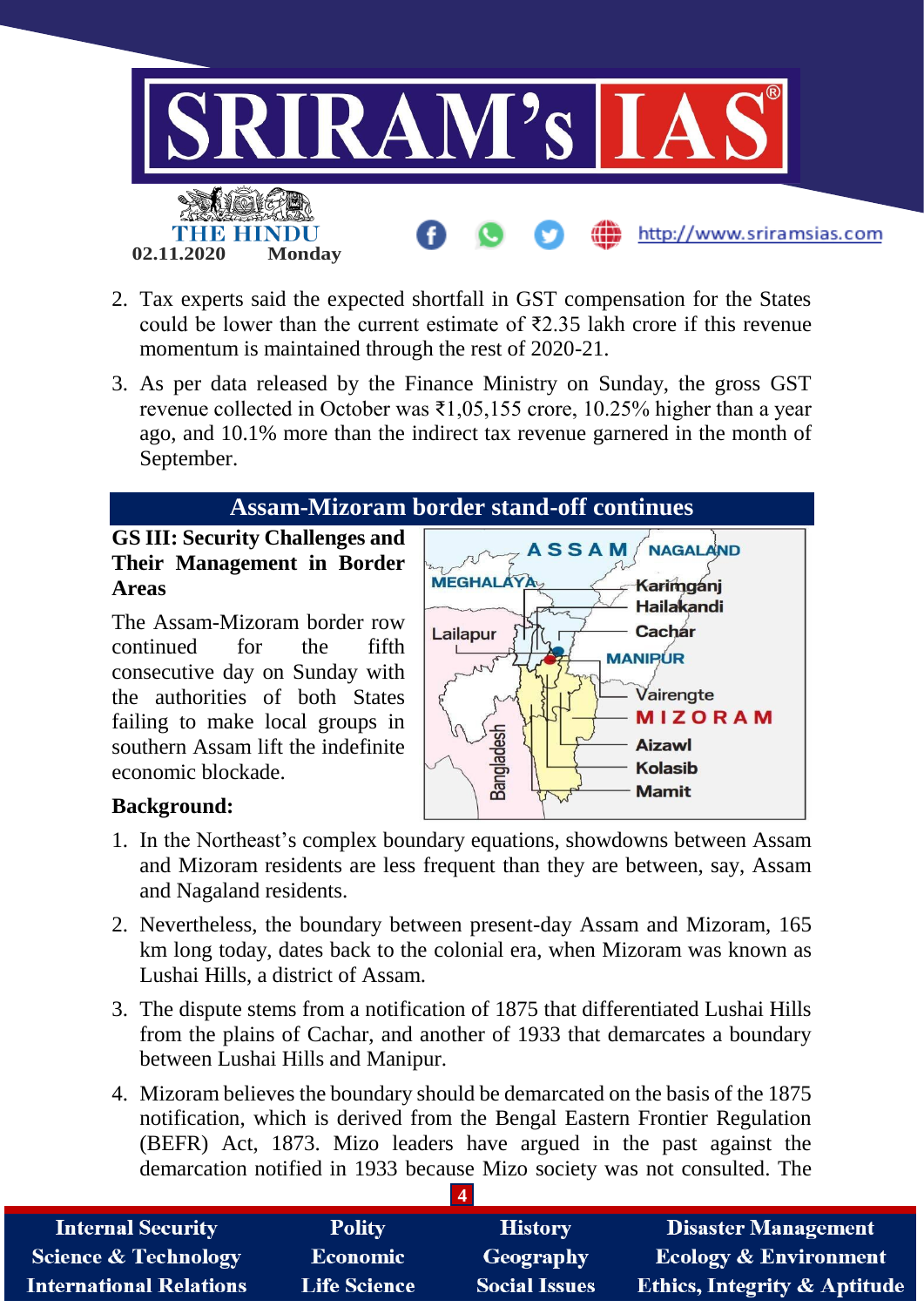

Assam government followed the 1933 demarcation, and that was the point of conflict.

- 5. The boundary dispute between the two states has been simmering since the formation of Mizoram as a separate state in the 1980s.
- 6. According to an agreement between the governments of Assam and Mizoram some years ago, the status quo should be maintained in no-man's land in the border area. However, clashes have erupted from time to time over the issue.

#### **Other boundary issues in the Northeast**

- 1. During British rule, Assam included present-day Nagaland, Arunachal Pradesh and Meghalaya besides Mizoram, which became separate states one by one. Today, Assam has boundary problems with each of them.
- 2. Nagaland shares a 500-km boundary with Assam. The boundary dispute is now in the Supreme Court.
- 3. On the Assam-Arunachal Pradesh boundary (over 800 km), clashes were first reported in 1992, this boundary issue is also being heard by the Supreme Court.
- 4. The 884-km Assam-Meghalaya boundary, too, witnesses flare-ups frequently. As per Meghalaya government statements, today there are 12 areas of dispute between the two states.

**Geographical feature in news**: Barak hills, Lushai Hills.

# **Gilgit-Baltistan a part of India, says MEA**

**GS III: Role of External State and Non-state Actors in creating challenges to Internal Security.**

India on Sunday slammed Pakistan for its attempt to accord provincial status to the "so-called Gilgit-Baltistan", saying it is



intended to camouflage the "illegal" occupation of the region by Islamabad.

| <b>Internal Security</b>        | <b>Polity</b>       | <b>History</b>       | <b>Disaster Management</b>              |  |  |
|---------------------------------|---------------------|----------------------|-----------------------------------------|--|--|
| <b>Science &amp; Technology</b> | <b>Economic</b>     | Geography            | <b>Ecology &amp; Environment</b>        |  |  |
| <b>International Relations</b>  | <b>Life Science</b> | <b>Social Issues</b> | <b>Ethics, Integrity &amp; Aptitude</b> |  |  |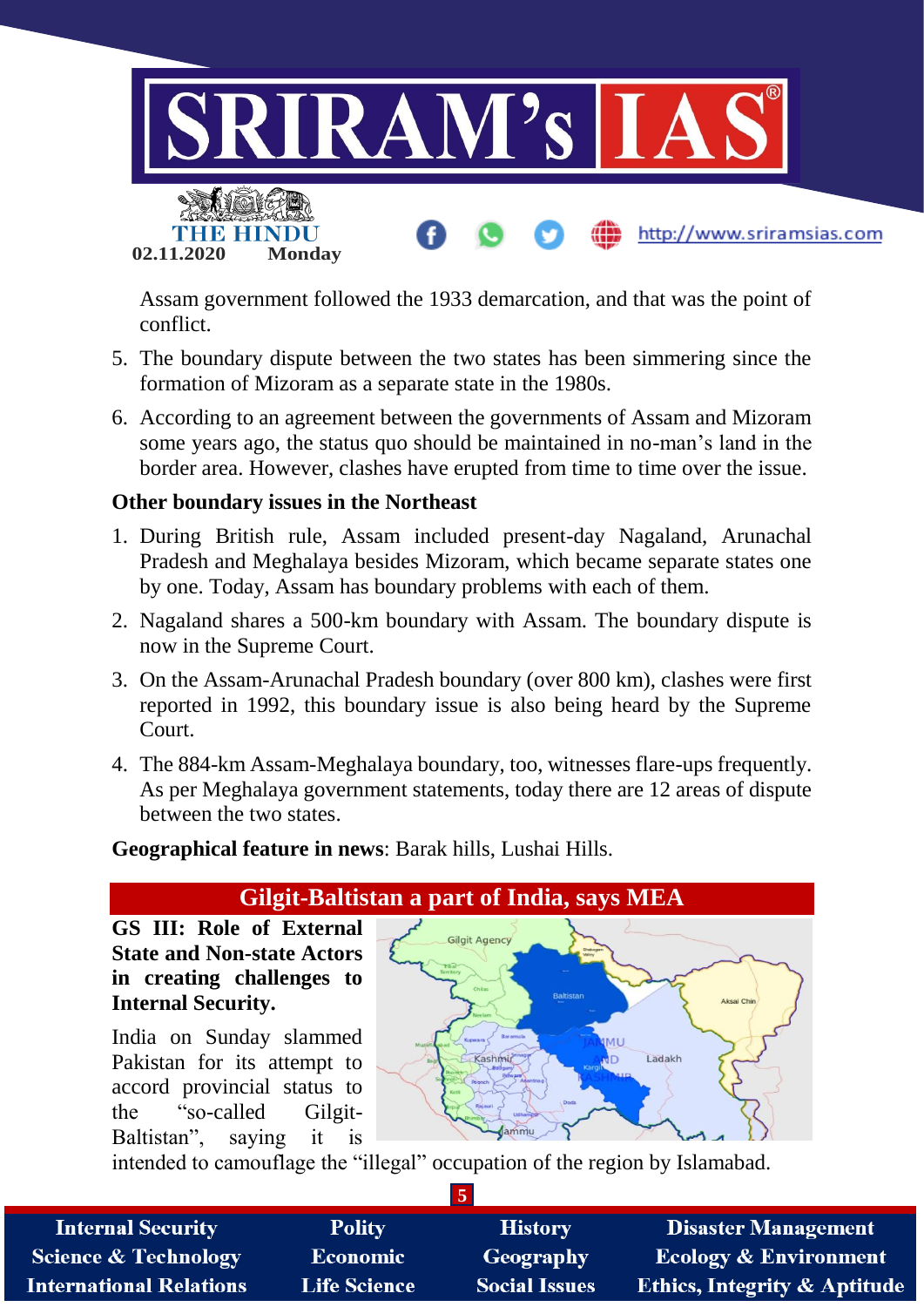

# **Highlights of Indian Statement:**

- 1. Gilgit-Baltistan is an integral part of India by virtue of the legal, complete and irrevocable accession of Jammu and Kashmir to the Union of India in 1947.
- 2. Instead of seeking to alter the status of these Indian territories, India calls upon Pakistan to immediately vacate all areas under its illegal occupation.
- 3. Pakistan has announced holding elections for the legislative assembly of Gilgit-Baltistan later this month.

# **'Protect & conserve model' displaced 13,450 families from 26 protected areas in 2 decades**

#### **GS III: Conservation**

**Context:** A total of 13,450 families from 26 protected areas (PA) across the country were displaced between 1999 and 2020 as a part of the Union government's 'Protect and conserve model', a new study has found.

#### **Protect and conserve model**



- 1. The model involves the creation of inviolate areas for the conservation of biodiversity and wildlife in the PAs that comprise wildlife sanctuaries, national parks and conservation reserves. The process includes displacing the populations inhabiting those areas.
- 2. The number of PAs increased to 870 in 2020 from 67 in 1988.
- 3. However, these lands are not uninhabited: Approximately 4.3 million people are currently living in and around India protected areas, which now encompasses around 5 percent of the national territory.
- 4. India's conservation model fails to recognise the fundamental and customary rights of local and indigenous communities who have inhabited these areas for centuries, the study stated.

| <b>Internal Security</b>        | <b>Polity</b>       | <b>History</b>       | <b>Disaster Management</b>              |
|---------------------------------|---------------------|----------------------|-----------------------------------------|
| <b>Science &amp; Technology</b> | <b>Economic</b>     | Geography            | <b>Ecology &amp; Environment</b>        |
| <b>International Relations</b>  | <b>Life Science</b> | <b>Social Issues</b> | <b>Ethics, Integrity &amp; Aptitude</b> |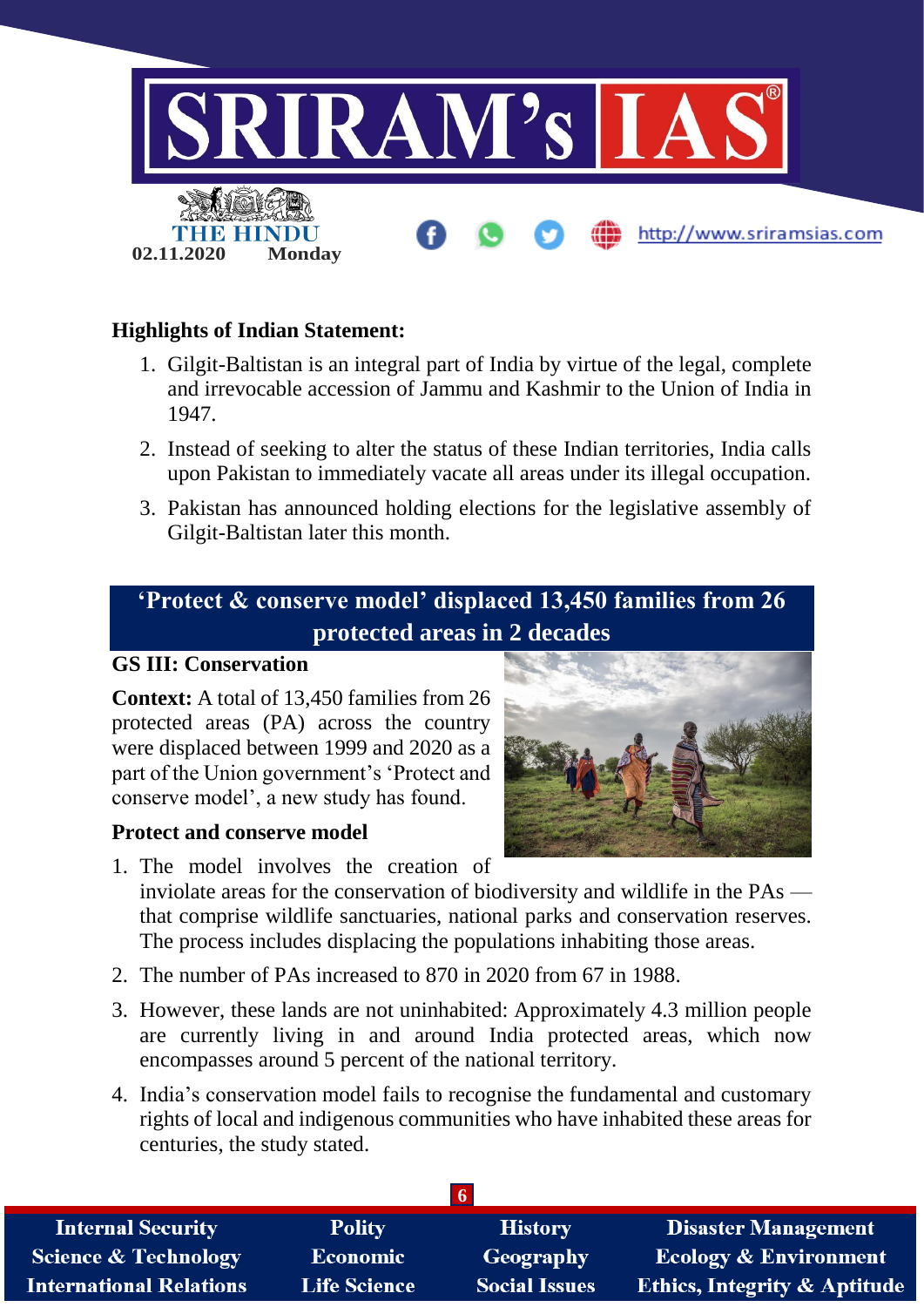

- 5. The model is often in violation of laws that aid conservation such as The Scheduled Tribes and Other Traditional Forest Dwellers (Recognition of Forest Rights) Act [FRA], 2006, which recognises the need for a more inclusive form of forest governance, including co-management of PAs.
- 6. It claimed that community forest rights under FRA have been recognised in only three of the 26 studied PAs.
- 7. The study stated that criminalisation of community activities such as collecting fodder, fuel, etc — and policies that seek to militarise conservation have led to large-scale violence in these territories, sometimes leading to murders of the community members.
- 8. The current conservation structure has failed to acknowledge justice and recognition of rights as primary elements to achieve biodiversity protection.

# **Global Wisdom and real reasons**

- 1. Major international conventions like the Convention of Biological Diversity (CBD) recognises the inclusion of indigenous communities and forest dwellers in the management of protected areas and governance of biodiversity.
- 2. Yet, a 'fortress conservation model' that aims to protect biodiversity by isolating it from human activity — continues to be enforced on the Indian landscape, the study stated.
- 3. By actively alienating local people this model has ignored the real reasons behind the decline of the wildlife population.
- 4. These included intensive hunting of tigers and other large animals by the British and local rulers, and the continuous decline of wildlife habitat due to large-scale diversion of biodiversity-rich areas for mega infrastructure projects such as roadways and railways, dams, mining, etc.

| <b>Internal Security</b>        | <b>Polity</b>       | <b>History</b>       | <b>Disaster Management</b>              |  |  |
|---------------------------------|---------------------|----------------------|-----------------------------------------|--|--|
| <b>Science &amp; Technology</b> | Economic            | Geography            | <b>Ecology &amp; Environment</b>        |  |  |
| <b>International Relations</b>  | <b>Life Science</b> | <b>Social Issues</b> | <b>Ethics, Integrity &amp; Aptitude</b> |  |  |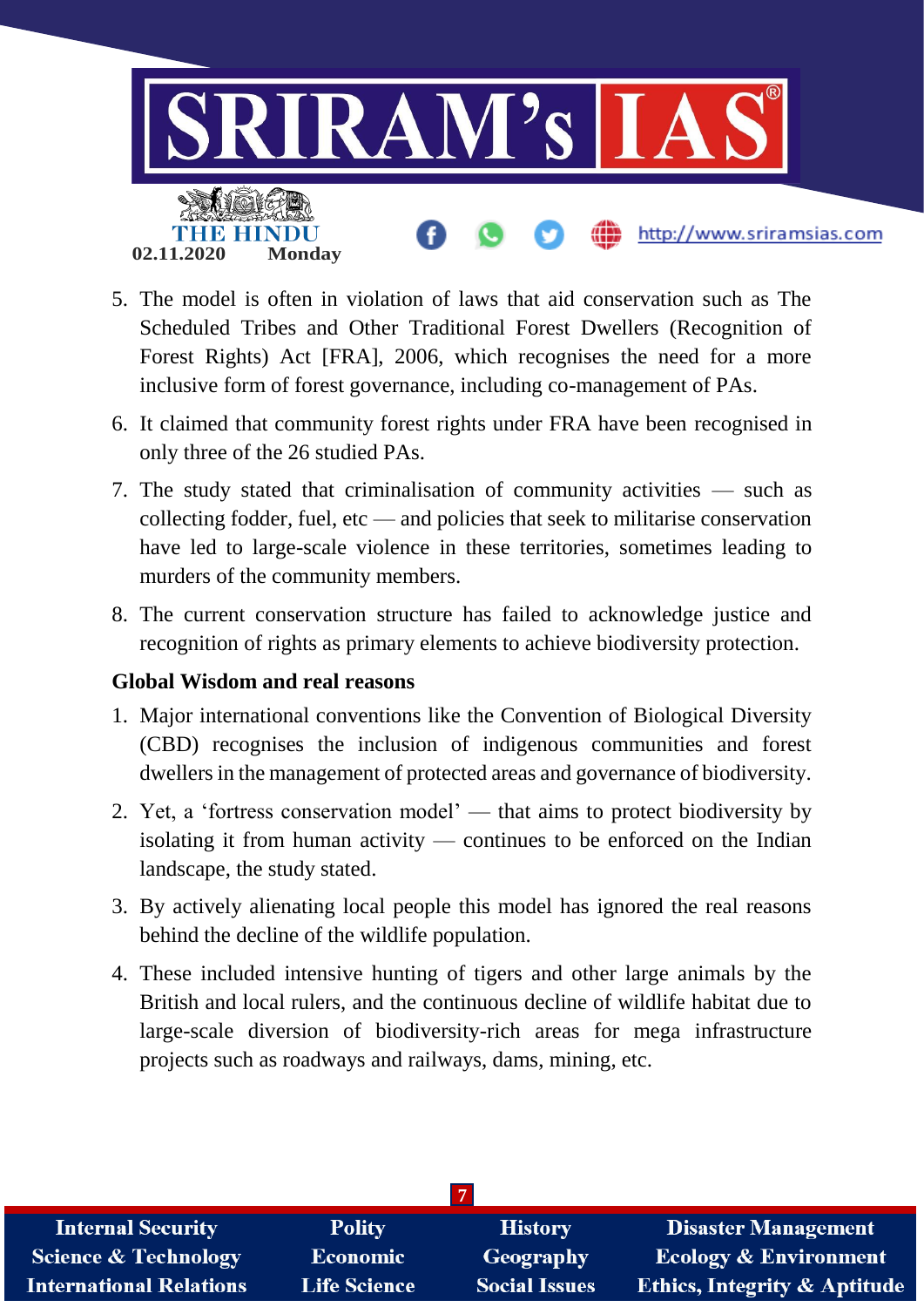

#### **GS III: Conservation**

Maldharis, a traditional pastoral people found in and around the Gir National Park and Wildlife Sanctuary, might end up being uprooted from their homes if the Project Lion proposal takes shape, a Down To Earth (DTE) investigation



has shown. The proposal seeks to relocate 2,500 families of the community from the Gir protected area within 10 years.

#### **Highlights:**

- 1. The proposal, created by the Wildlife Institute of India (WII) and the Gujarat forest department, talks of creating 'an inviolate space of 1,000 square kilometres' (sq km).
- 2. Inviolate spaces are areas free from anthropomorphic pressures. Resource extraction of forest produce like fuelwood, fodder and minor forest produce as well as human habitation are not allowed in such places.
- 3. Project Lion was launched by PM on August 15, 2020.
- 4. Lions are found in Gujarat across an area of 30,000 sq km called the Asiatic Lion Landscape (ALL). But only 250 sq km of the Gir National Park is the exclusive space for lions while the rest is shared with people, according to the Project Lion proposal.
- 5. These people are the Maldharis, who have resided in the area for several generations. They live in settlements called ness and make their living by selling milk from their water buffaloes.
- 6. It is important that Project Lion restores sufficient exclusive lion habitat of about 1,000 sq km through incentivised voluntary relocation of forest villages and Maldhari (local pastoral communities) settlements from within the Gir Conservation Areas so that the only surviving Asiatic lion population gets the space it requires for performing its ecological role.

| <b>Internal Security</b>        | <b>Polity</b>       | <b>History</b>       | <b>Disaster Management</b>       |
|---------------------------------|---------------------|----------------------|----------------------------------|
| <b>Science &amp; Technology</b> | <b>Economic</b>     | Geography            | <b>Ecology &amp; Environment</b> |
| <b>International Relations</b>  | <b>Life Science</b> | <b>Social Issues</b> | Ethics, Integrity & Aptitude     |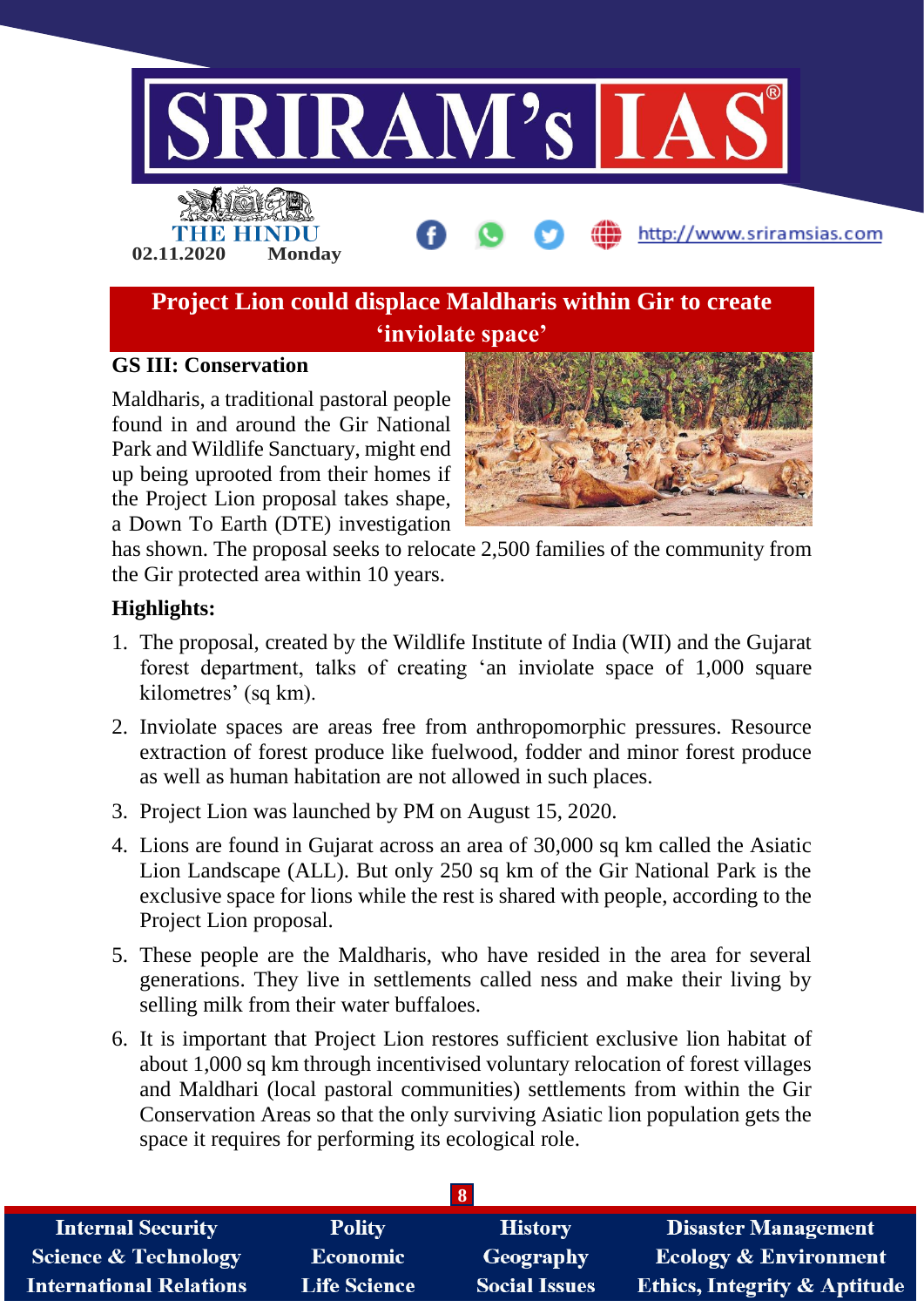

# **Inspired by Project Tiger**

- 1. The proposal draws from the practices adopted by the National Tiger Conservation Authority (NTCA), the national body in charge of steering the government's flagship tiger conservation programme, Project Tiger.
- 2. An inviolate space of 800-1,000 sq km is required as 'core area' (Inviolate Space or Critical tiger habitat) for a tiger reserve and with a buffer of another 800-1,000 sq km, according to the NTCA's rules for tiger conservation.

### **Is coexistence impossible?**

- 1. The importance of the human-lion relationship in Gir, as well as ALL, has been explained in scientific studies some of which have been done by members of WII themselves.
- 2. A study titled, Living with Lions: The Economics of Coexistence in the Gir Forests, said: "Presently Maldhari and lions coexist in a win-win state where lions get a considerable part of their food from Maldhari livestock and Maldharis profit substantially by free access to forest resources."
- 3. The study even found that the absence of Maldharis and their livestock would negatively impact the lion population in Gir.
- 4. When the researchers considered a hypothetical situation where there were no Maldhari settlements in the study area and therefore no availability of livestock biomass for lions, the predicted lion carrying capacity went down to 12 lions per 100 sq km.
- 5. In the case of lions, it has been clearly established that they are able to thrive and co-exist with people. About 50 per cent of the current lion population is living in human-dominated habitats.

# **Rights under FRA**

- 1. The proposal for the relocation of Maldharis is also in contravention of the provisions of the Scheduled Tribe and Other Forest Dwellers (Recognition of Forest Rights) Act, (FRA) 2006.
- 2. Under the provisions of the Act, forest dwellers cannot be displaced unless the rights settlement process has been completed.

| <b>Disaster Management</b><br><b>Internal Security</b><br><b>Polity</b><br><b>History</b> |                     |                      |                                         |  |  |  |
|-------------------------------------------------------------------------------------------|---------------------|----------------------|-----------------------------------------|--|--|--|
| <b>Science &amp; Technology</b>                                                           | Economic            | Geography            | <b>Ecology &amp; Environment</b>        |  |  |  |
| <b>International Relations</b>                                                            | <b>Life Science</b> | <b>Social Issues</b> | <b>Ethics, Integrity &amp; Aptitude</b> |  |  |  |